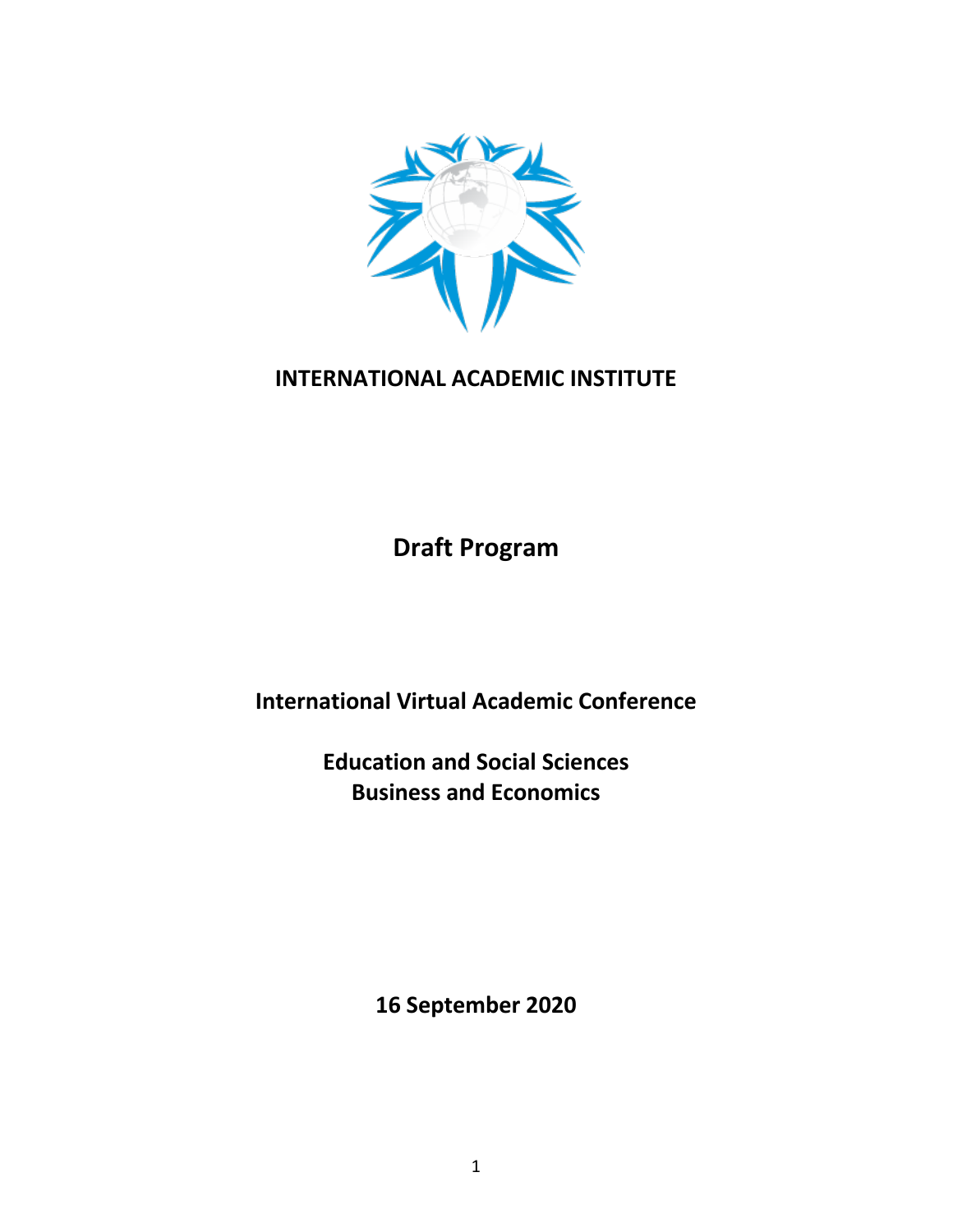#### **16 September 2020**

# **10.45-11.00 Online registration of participants Time Zone: Central European Standard Time (GMT+02:00)**

### **11.00- 11.10 Opening of the Conference**

Associate Prof. Hristina Runcheva Tasev, Ph.D., IAI Vice President

## **11.10- 12.10 Panel 1 Education & Teaching**

**Teachers and Callous-unemotional Traits Dr. Luca Rossi**  *University "Niccolò Cusano" of Rome* **Dr. Margot Zanetti** *University "Niccolò Cusano" of Rome*

# **Improving the Writing Skills of 1st Grade Junior High School Students through Alternative Methods of Assessment and Differentiated Instruction. An Action Research**

**Argyropoulou Theodora** *Hellenic Open University* **Zafiri Makrina – Nina** *ARISTOTLE UNIVERSITY OF THESSALONIKI*

# **Effects of ICT integration in schools on the role of teachers**

**Mimoza Anastoska-Jankulovska, PhD**  *Interactive Education and Resource Network, North Macedonia* **Snezana Obednikovska, PhD, Associate Professor** *University St. Kliment Ohridski, Bitola, Faculty of Economics - Prilep, North Macedonia* **Jove Jankulovski, PhD** *Interactive Education and Resource Network, North Macedonia*

**Developing professional skills in multidisciplinary projects in international partnerships Lucica TOFAN** *Faculty of Natural and Agricultural Sciences, – Ovidius University of Constanta, Romania*

**How does your school administrator's pattern affect the organizational sense of teachers at their school?** 

**Kawther Younes Hamad, PhD Candidate** *West University of Timisoara ,lsrael*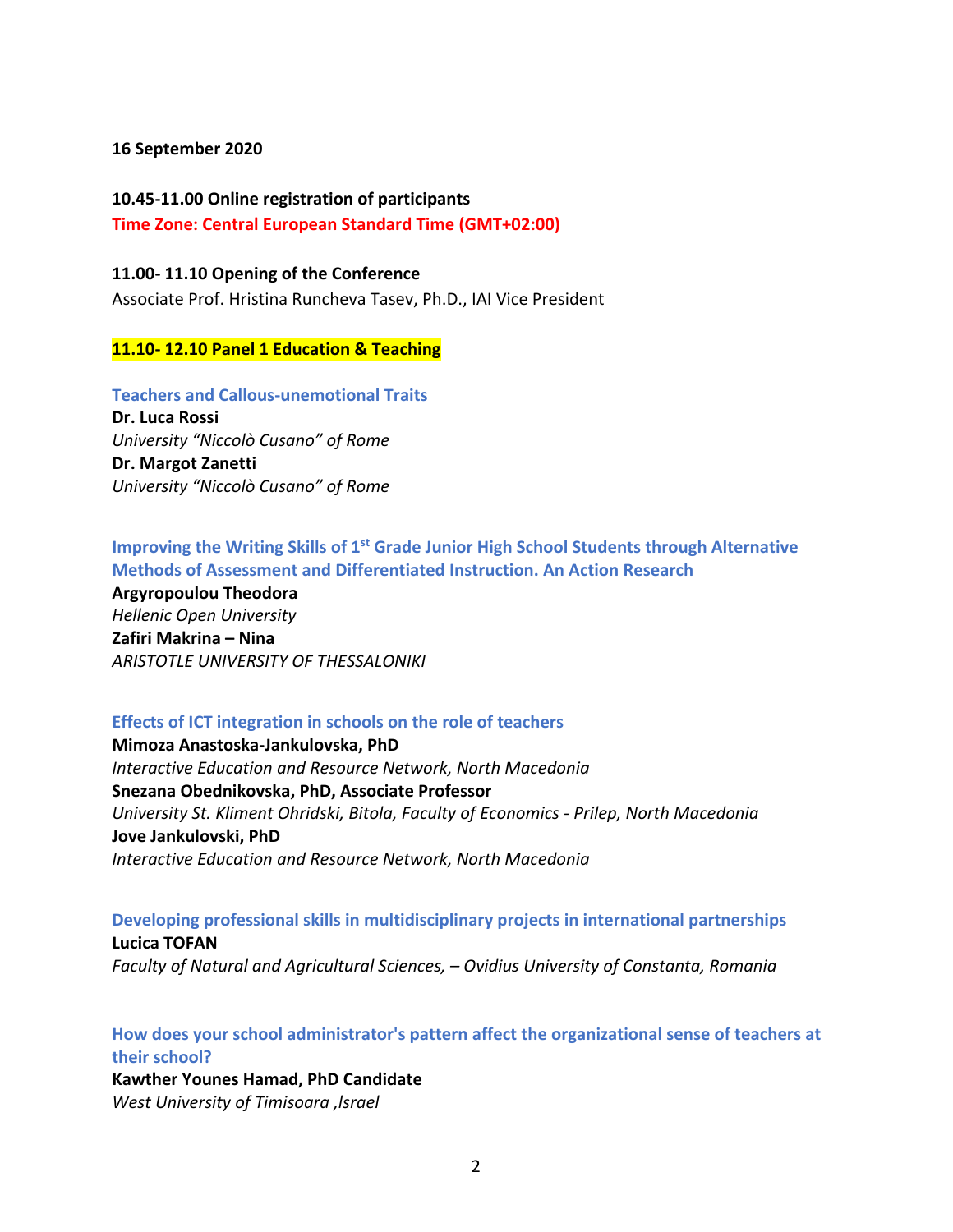#### **How to adapt your ESP course to e-learning resources and tools**

**IONIȚIU IONELA** *Department of Languages for Specific Purposes, Faculty of Letters, Ovidius University of Constanța, Romania*

#### **ICTs in students' assessment**

**Mimoza Anastoska-Jankulovska, PhD**  *Interactive Education and Resource Network, North Macedonia*

#### **12.10-13.00 Panel 2 Business & Economics**

**The impact of internal marketing on employee satisfaction in the banking sector Marija Milojičić**

*PhD candidate, Faculty of Organizational Sciences, Republic of Serbia*

**Evaluating the Impact of Covid-19 on Employees' Productivity of Public Administration**

**Eva Hasa** *Department of Management, Faculty of Economy, University of Tirana, Tirana, Albania* 

**Survey Gathers Opinions About Economic Fallout Due to the Global Pandemic of Covid-19 in Three Different Income Classes from Selected Areas in Thailand**

**Miss Wenika Chaiyanuphong** *Princess Chulabhorn Science High School Trang*

#### **13.00-14.30 Panel 3 Social Sciences**

**Training Community Parents for Employment and Social Innovation Seyda Subasi Singh** *University of Vienna, Department of Education*  **Wilfried Swoboda** *Board of Education for Vienna, Department European Office*

**The Importance of Diplomacy for the Foreign Policy and Modern Diplomacy Challenges**

**Assistant Prof. Aneta Stojanovska-Stefanova, PhD** *Goce Delchev University - Stip, North Macedonia* **Associate Prof. Hristina Runcheva-Tasev PhD** *SS.Cyril and Methodius University - Skopje, North Macedonia* **Associate Prof. Marija Magdincheva-Shopova, PhD** Goce Delchev University - Stip, North Macedonia